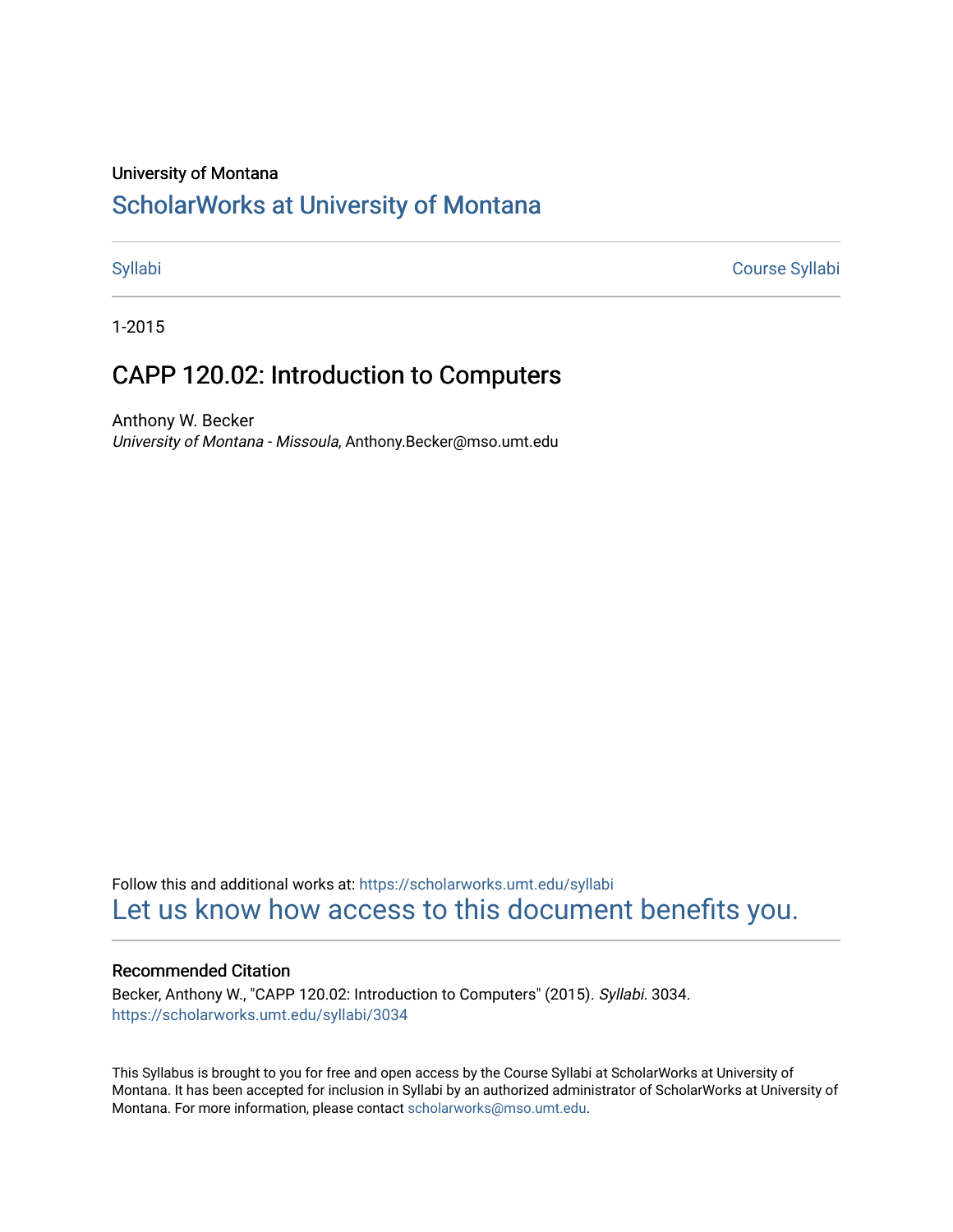# **Missoula College UM**

Business Technology Department

## COURSE SYLLABUS

**COURSE NUMBER AND TITLE:** CAPP120-SP15 - Becker – Introduction to Computers **DATE REVISED:** Spring 2015 **SEMESTER CREDITS:** 3 **PREREQUISITES:** None **FACULTY:** Anthony Becker **E-MAIL:** [Anthony.Becker@umontana.edu](mailto:Anthony.Becker@umontana.edu) – Use UM faculty email address only. **PHONE:** 243-7817 **OFFICE:** AD-11A (across from the North/East entrance) **OFFICE HOURS:** Mondays, & Wednesdays: 10:10 – 11:00am, or by appointment.

## **RELATIONSHIP TO PROGRAM(S):**

This course provides students with a comprehensive foundation for computer technology, hardware, and software through practical activities.

**COURSE DESCRIPTION:** Introduction to Computers offered autumn and spring. Introduction to computer terminology, hardware, and software, including wire/wireless communications and multimedia devices. Students utilize word processing, spreadsheet, database, and presentation applications to create projects common to business and industry in a networked computing environment. Internet research, e-mail usage, and keyboarding proficiency are integrated.

## **STUDENT PERFORMANCE OUTCOMES:**

Occupational Performance Objectives

Upon completion of this course, the student will be able to:

- 1. Define and explain basic microcomputer hardware and software terminology.
- 2. Describe and select strategies for purchasing a microcomputer system.
- 3. Proficiently operating a graphical user interface (GUI); and operate a mouse.
- 4. Describe and use basic operating features of Windows Desktop Accessories (Calculator, WordPad, Paint); use Windows Explorer or My Computer for file management tasks including creating folders/directories, deleting/moving/copying files, and backing up files, or use System Tools for Backup purposes.
- 5. Describe and use basic operating features of a popular integrated software suite to accurately and attractively create basic business correspondence with a word processing application to edit, format and manipulate text; a spreadsheet application to calculate, format and chart numbers; a database application to organize information for searching, sorting and selecting data; and a graphical presentation application to present information to a group of people.
- 6. Demonstrate correct keyboarding technique and ergonomics while using keyboarding tutorial and producing assigned documents.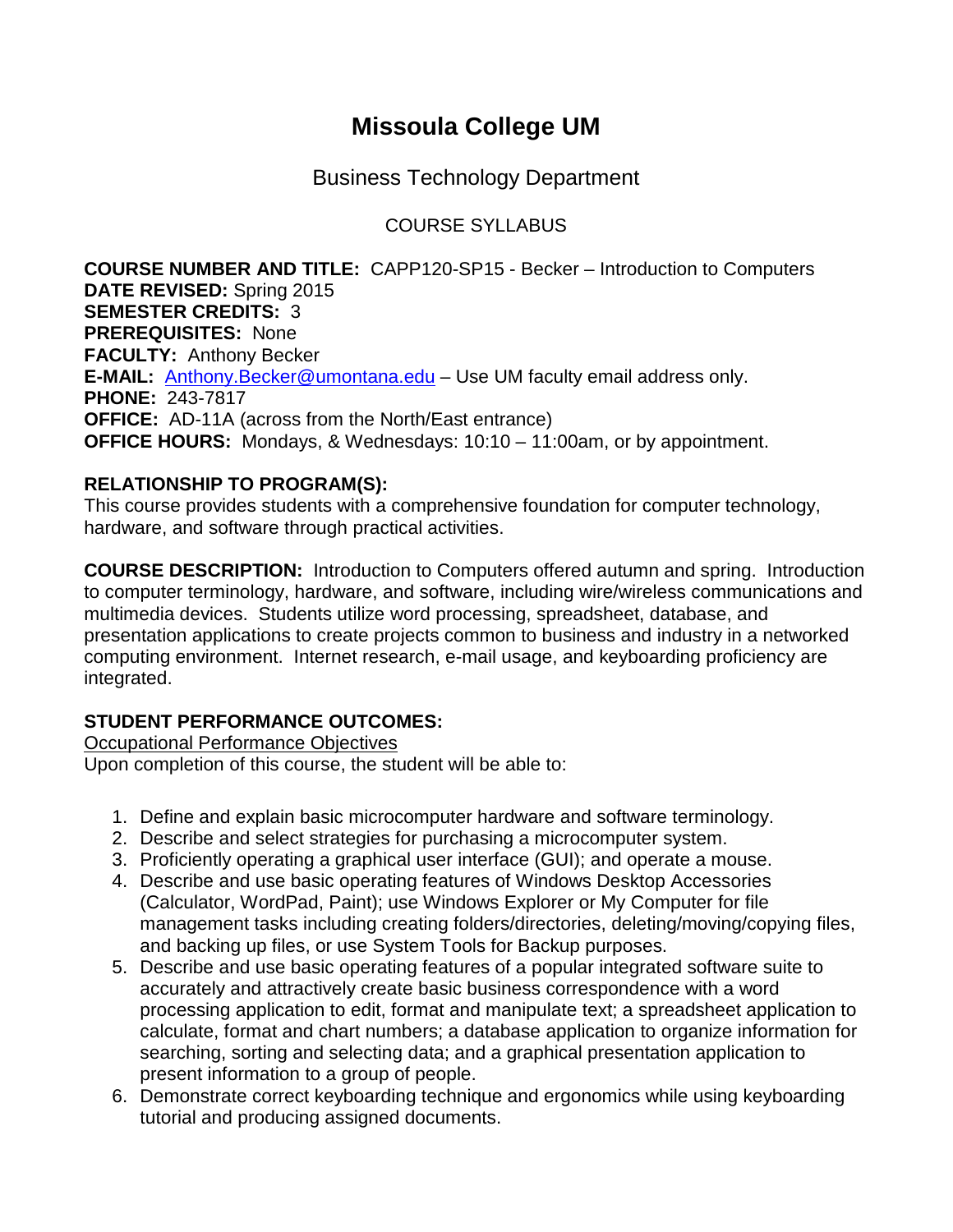- 7. Independently proofread and apply universal proofreading marks to make necessary editions to business documents.
- 8. Send and receive e-mail with attachments to/from instructor and other students.
- 9. Select a browser and apply research strategies to competently search the World Wide Web for assigned information.
- 10.Describe and apply ethical guidelines to e-mail communication, to security of computer hardware and software, and to privacy issues of computer data.
- 11.Illustrate and apply appropriate copyright citation to electronic and textbook references.
- 12.Troubleshoot and correct basic hardware/software malfunctions, such as printing errors and network errors.
- 13.Appraise advantages and disadvantages in new technologies such as wire and wireless communication, networking and sharing resources, and multimedia devices.

## **STUDENT PERFORMANCE ASSESSMENT METHODS AND GRADING PROCEDURES: Production and Testing**

- 1. Document production activities will occur on a regular, if not daily basis. Student is expected to practice chapter/unit computer activities independently until student feels proficient. Participation in discussion forums may be a component of this course. It is the expectation that in-class production or homework assigned outside of class will be turned in when due. It is student to check due dates and turn in assignments when due. Assignments are not accepted beyond the identified due date.
- 2. The test schedule and dates are included in the weekly schedule posted in introductory content area of Moodle shell. Tests will be written or produced using a computer. Makeup for a missed test is not offered unless faculty is notified and guidelines are identified for the individual situation **before** each test. Students may be able to make up a missed test for emergency situations such as sickness or required work activities, but must submit documented excused absences such as a Doctor Note identifying excused dates or mandatory work related travel dates in a timely manner.
- 3. Familiarity with Moodle (or review of Moodle tutorial), basic computer mouse and keyboarding skill recommended.

## **Grading Scale:**

 **94 - 100 = A 88 - 93 = B 80 - 87 = C 74 - 79 = D**

**Final grade will be determined by total points received on production, homework and tests in relationship to total points available**. (Total points acquired/Total points available)

**ATTENDANCE POLICY:** Students are expected to come prepared for class each day and to participate in the assigned activity. In-class activities account for a substantial portion of the final grade.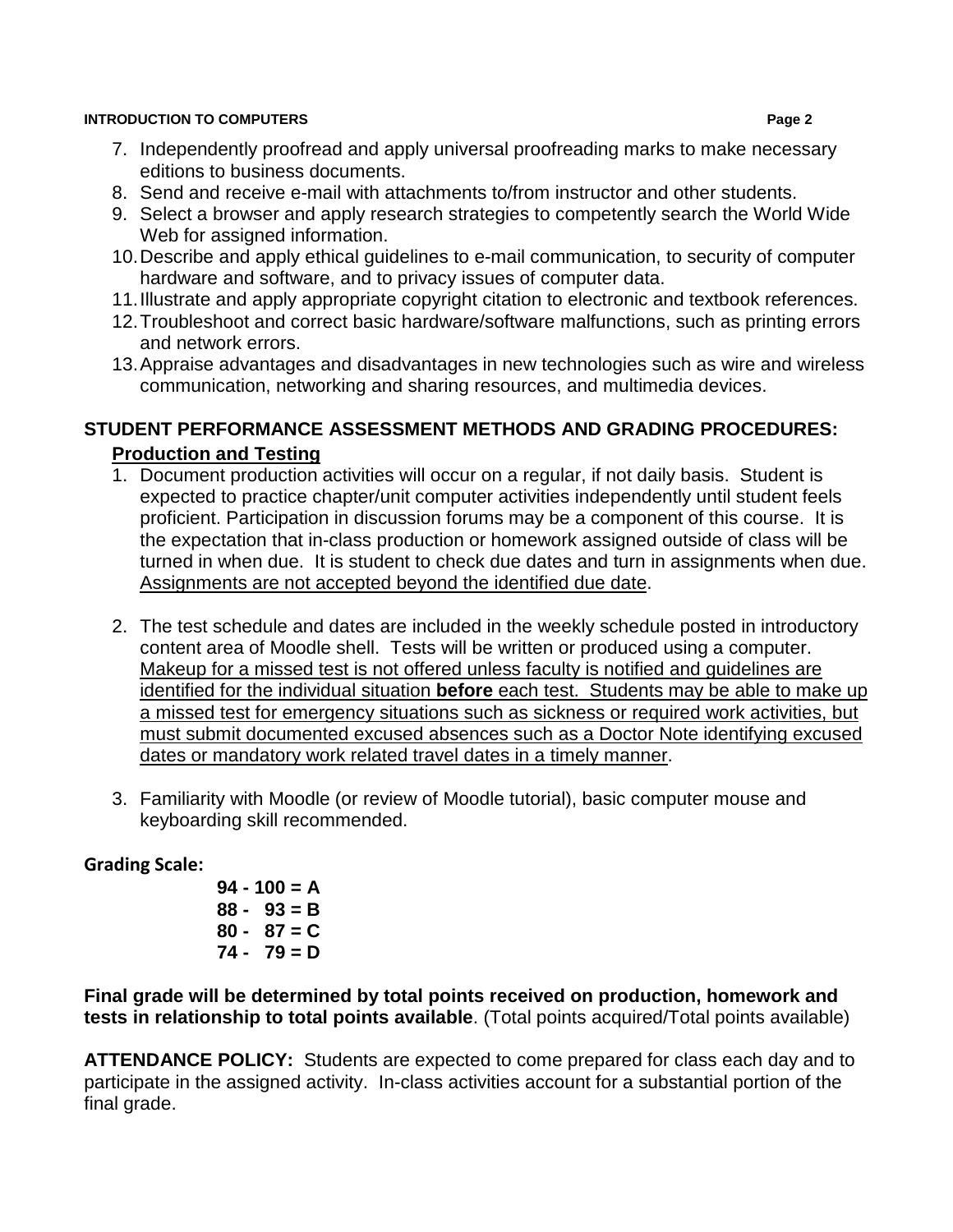**ACADEMIC INTEGRITY:** All students must practice academic honesty. Academic misconduct is subject to an academic penalty by the course instructor and/or a disciplinary sanction by the University. All students need to be familiar with the Student Conduct Code. The [Student Conduct Code is available online](http://www.umt.edu/SA/VPSA/index.cfm/page/1321) for review at http://www.umt.edu/SA/VPSA/index.cfm/page/1321.

**DISABILITY ACCOMMODATION:** The University of Montana assures equal access to instruction through collaboration between students with disabilities, instructors and Disability Services for Students (DSS). If you think you may have a disability adversely affecting your academic performance, and you have not already registered with DSS, please contact DSS in Lommasson 154.

Eligible students with disabilities will receive appropriate accommodations in this course when requested in a timely way. Please contact me after class or in my office. Please be prepared to provide a letter from your DSS Coordinator. For more information, visit the [Disability](http://life.umt.edu/dss/)  [Services for Students website](http://life.umt.edu/dss/) at http://life.umt.edu/dss/ or call 406.243.2243 (Voice/Text).

## **REQUIRED TEXTBOOKS:**

*Computer Concepts, Illustrated Series, 9th Edition*, (2013). J. Jamrich Parsons, & D. Oja, Course Technology, Boston, MA. (ISBN-13: 978-1-133-69313-0).

*Microsoft Office 2013 Fundamentals – Illustrated Series*, (2014), M. Hunt, B. Clemens, Course Technology, Cengage Learning, Boston, MA. (ISBN-13: 978-1-285-41829-2).

#### **REQUIRED SOFTWARE:**

Missoula College computers are installed with the Microsoft Office 365 Edition aka Office 2013. If you desire to purchase this software for your home computer, check that the version you purchase includes; **Word, Excel, PowerPoint, and Access**, as these applications are required for assignments that will be turned in via printouts from class, email with document attachment, or Moodle File Upload, and for document production during tests.

The University of Montana Bookstore (406-243-1234) sells Microsoft Office 365 for a discounted price (about \$80). If you purchase the software from a location other than the UM Bookstore, be sure it includes **Access**, as there are some versions sold without Access. Microsoft Office versions for Macintosh computers have not included Microsoft Access in the past. If you are a Mac user, please make other arrangements when Microsoft Access is required during the semester (last part of semester and through final exam).

**Moodle Access:** Ability to regularly access UMOnline via the Internet using Mozilla **Firefox** web browser for Moodle Academic Suite (online course delivery module) and assigned research. Contact Tech Support Help Desk with any issues with assignment submissions or material viewing. *Tech Support Help Desk*: 406.243.4999 or 866.225.1641

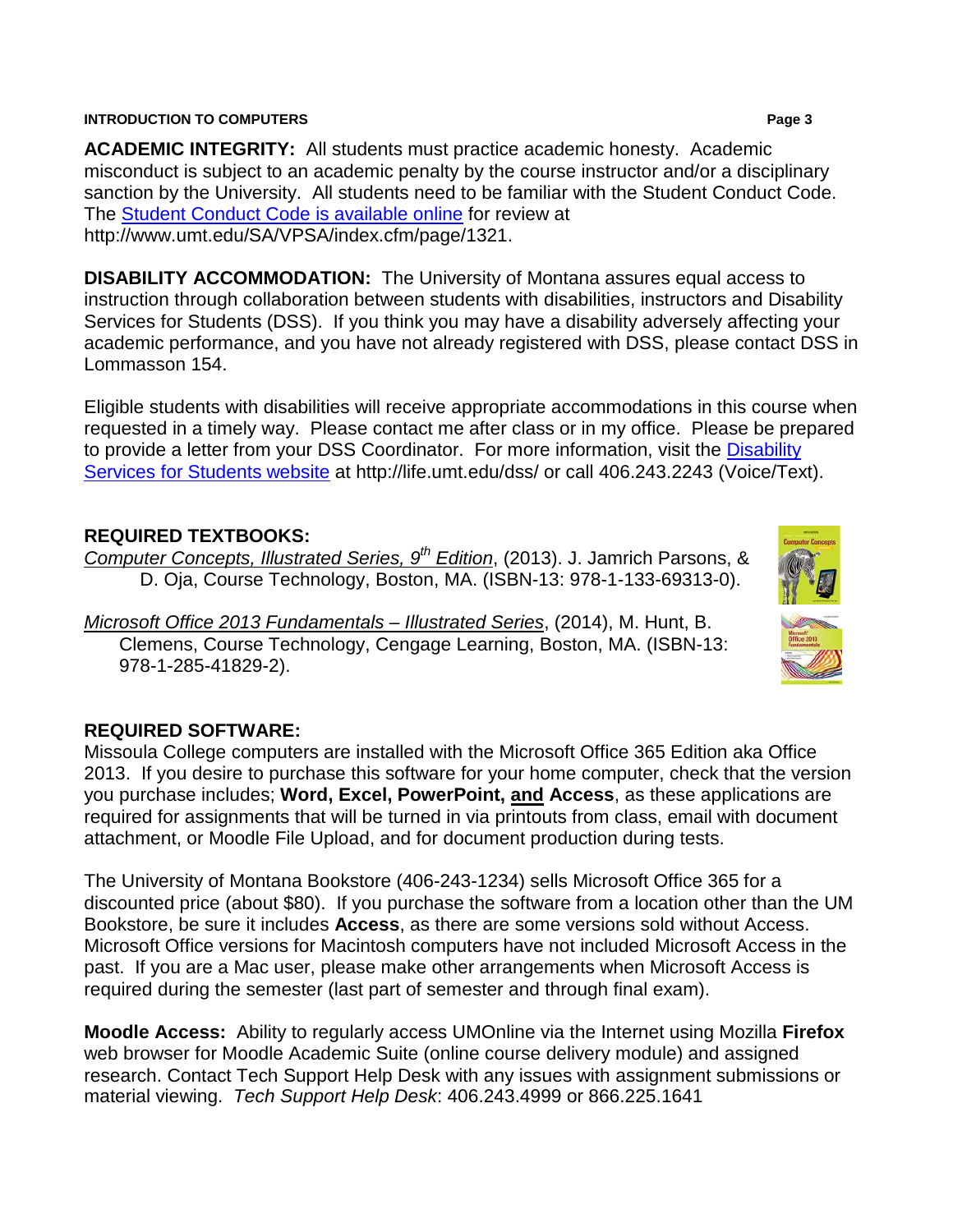**UMConnect student email account:** Ability to regularly access Email (send/receive/attach documents). Contact IT Help Desk with any UMConnect Student Email issues or problems using the application. *IT Help Desk*: (406) 243-4357

**SUPPLIES:** USB jump drive is required for backing up student data and for file management project. (2GB minimum)

### **USE OF PERSONAL ELECTRONIC DEVICES: Does not pertain to Online students**

Cell phone use during class period is prohibited. Please shut off your cell phone upon entering the classroom so your ringer and/or buzzer does not disturb the class

However, to some students, unique circumstances require their use. (I.e. emergencies, health, absolute business necessity). If you absolutely require their use, you must adhere to the following criteria:

- 1. If they are not required, please turn them off, or on vibrate mode.
- 2. If receiving a call, leave the room quietly. Do not conduct your conversation in class. (You are responsible for notes missed)
- 3. **There will be no use of cell phones or other portable electronic devices during the midterm or final exam.** Due to testing standards, you may not leave the room (except to use the restroom) during a quiz or exam and cell phones must be turned off.
- 4. You may bring an iPod to class only during the days we are working on projects that do not include lectures.
- 5. Please be courteous of your classmates. Should this policy create routine distractions, I will ask you to leave the class. A positive learning environment will be maintained.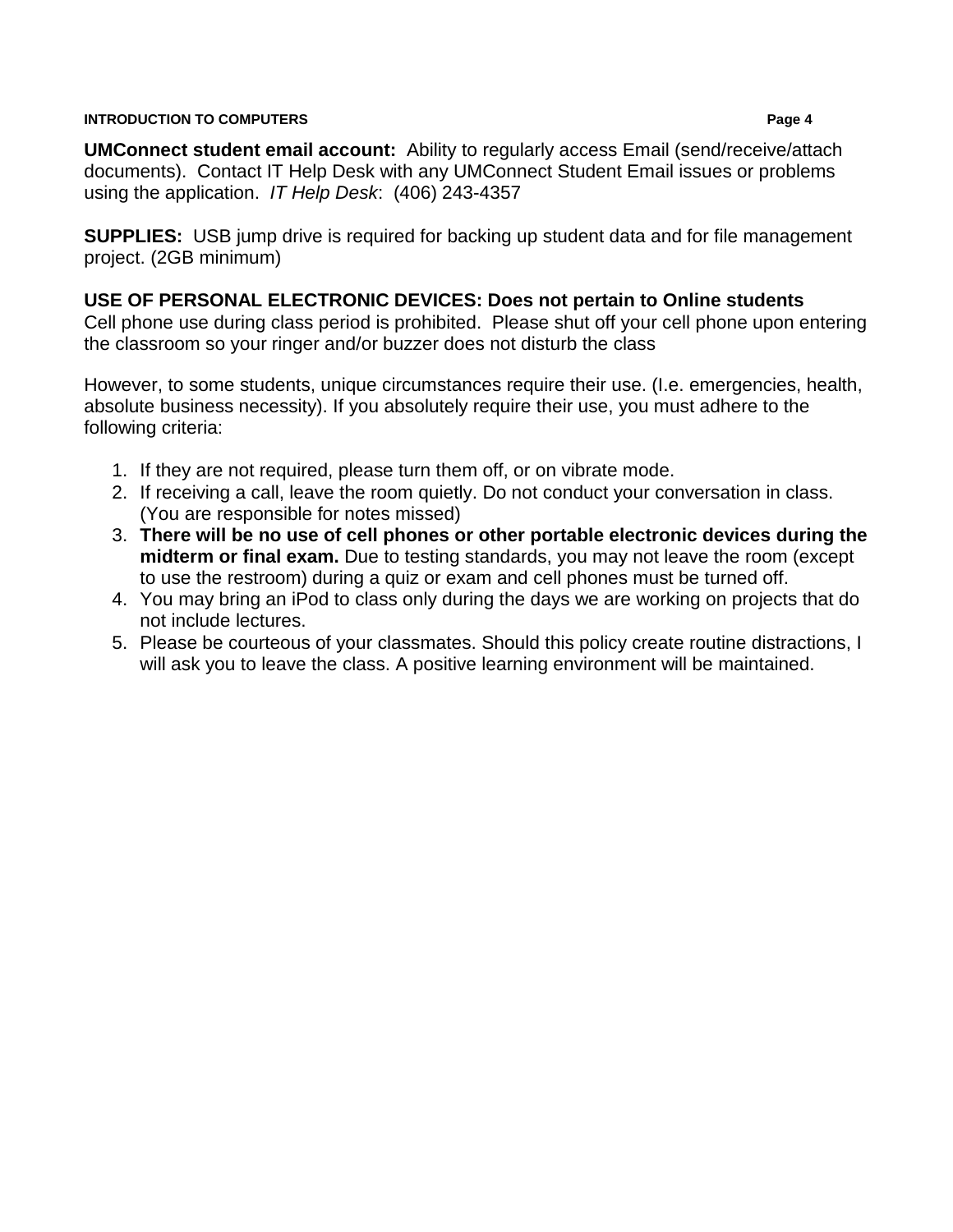## **COURSE OUTLINE:**

- I. Computer Fundamentals
	- A. Hardware and Software Terminology
		- 1. Basic Definitions
		- 2. System Unit
			- *a) Motherboard*
			- *b) Central processing unit (CPU)*
			- *c) Memory (description/updating)*
		- 3. Processing (CPU)
			- *a) Data representation*
			- *b) Purchasing and performance issues*
		- 4. Input/Output Devices
			- *a) Types/differences*
			- *b) Factors influencing purchase*
		- 5. Storage Devices
			- *a) Types/differences*
			- *b) Selecting storage devices based upon storage capacity needs*
		- 6. Software
			- *a) Application software and integrated productivity suite*
			- *b) Other (graphics, business, educational, science, entertainment)*
			- *c) Operating system software and operating environments*
			- *d) Utilities*
			- *e) NetWare*
			- *f) Licensing and software piracy*
		- 7. Types of Computers
		- 8. Advantages/Disadvantages
		- 9. Buying and Upgrading a Computer
	- B. Computer Ethics
- II. Keyboarding
	- A. Keyboarding technique
	- B. Tutorials
	- C. Ergonomics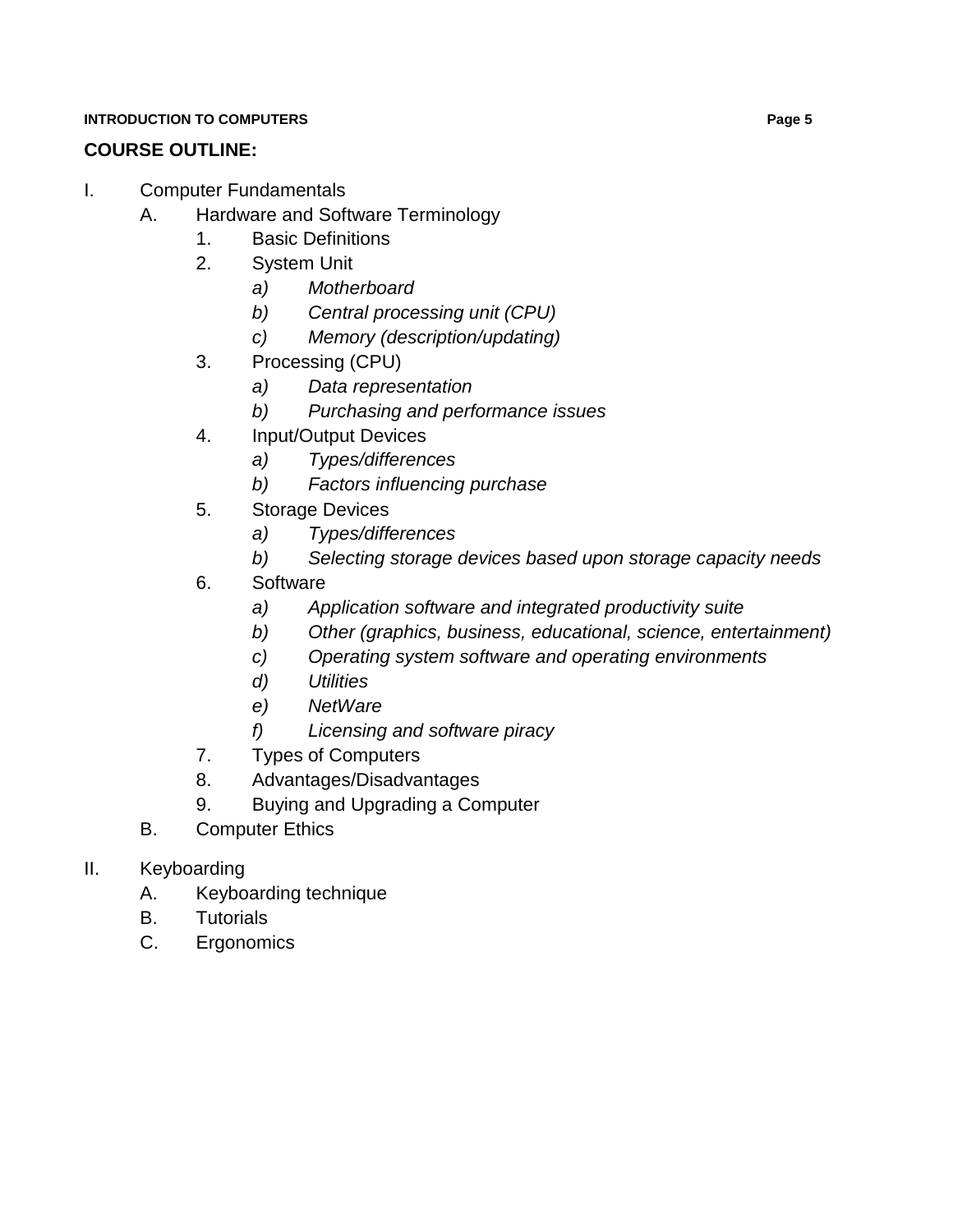- III. Windows Operating System
	- A. Desktop
		- 1. Opening/Closing/Executing
		- 2. Resizing and Scrolling Within a Window
	- B. File Management; Windows Explorer; My Computer; Application options
		- 1. Formatting Disks
			- *a) File allocation table (FAT)*
			- *b) Tracks*
			- *c) Sectors*
		- 2. Hierarchy or Path
			- *a) File locations*
			- *b) Folder/directory (root, subfolder/directory)*
		- 3. Create/Rename/Delete a Folder
		- 4. File type, file names and file extensions
		- 5. Launch/Save or Rename/Delete/Restore a File
		- 6. Copy (File, Folder, Disk)
		- 7. Status Bar
		- 8. Version
		- 9. Task Bar
		- 10. Windows Explorer Views
	- C. Functions of Settings, Control Panel, etc.
		- 1. Time and Date Settings
		- 2. Display Customization
		- 3. Mouse, Keyboard
		- 4. Add/Remove programs
	- D. Accessories
- IV. Internet and World Wide Web
	- A. Internet
		- 1. Introduction/History
		- 2. Internet and Web Basics
			- *a) Hypertext concept*
			- *b) Web browsers/servers/pages*
			- *c) Web addresses (URL)*
			- *d) Domain names*
			- *e) E-commerce*
			- *f) Internet and Online Service Providers*
			- *g) Search engines and search techniques for the Web*
			- *h) Web search result evaluation and web regulations*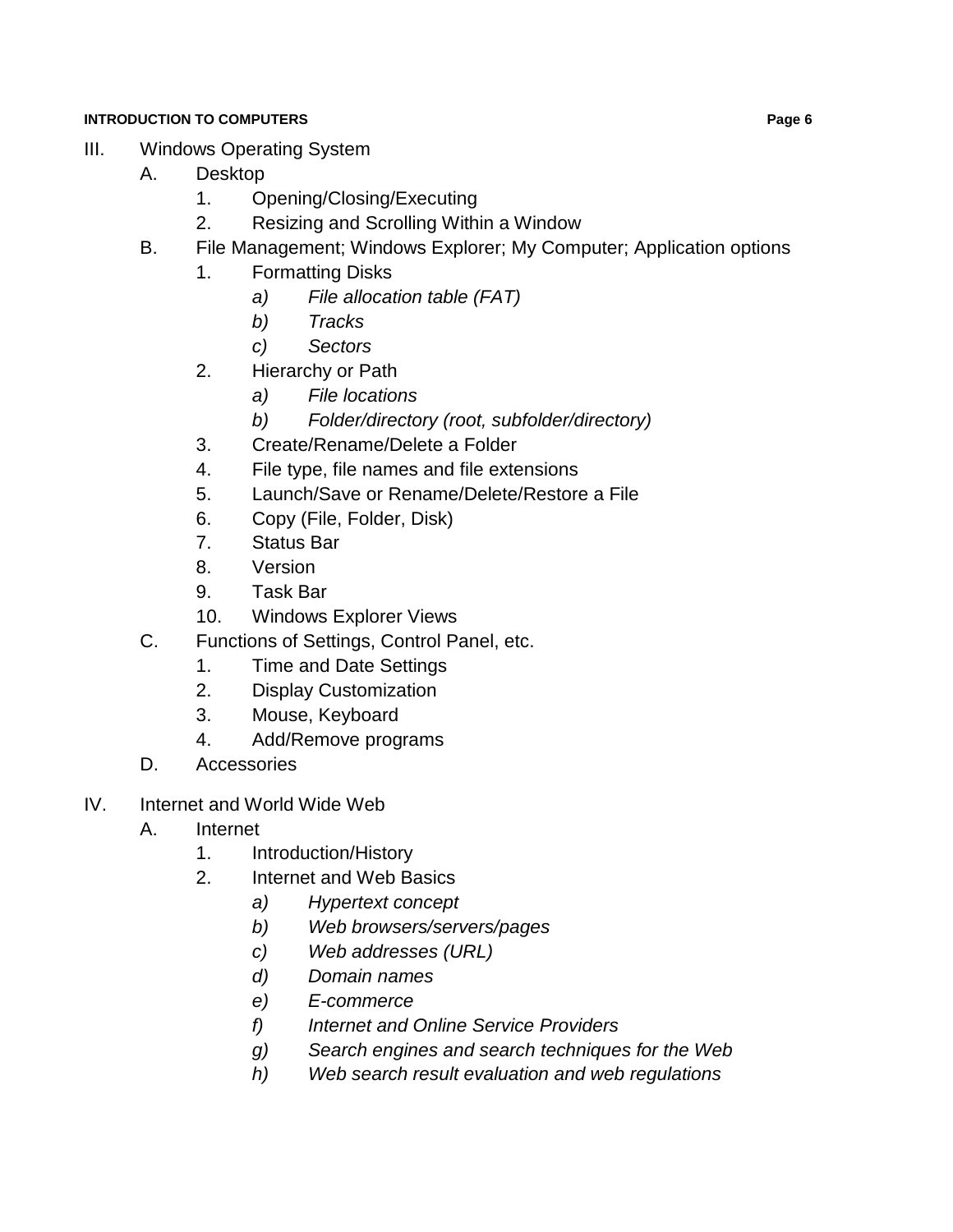- B. E-Mail Communications
	- 1. UM based (UMConnect) e-mail
		- *a) Document attachments*
	- 2. Internet based e-mail
	- 3. Other Internet Services
	- 4. Privacy

## V. Office Suite

- A. Word (word processing)
- B. Excel (spreadsheet)
- C. Access (database)
- D. PowerPoint (presentation)
- VI. General Topics
	- A. Professional ethics
	- B. Communications and network
		- 1. Wire/Wireless
		- 2. LAN, WAN, PAN, NAN, MAN
		- 3. Home/Business networks
		- 4. Advantages and disadvantages
	- C. Computer security
		- 1. Threats
		- 2. Authentication
		- 3. Virus
		- 4. Malware
		- 5. Network and Internet security
		- 6. Backup
	- D. Privacy
	- E. Computer crime issues
	- F. Ergonomics/Health Issues
	- G. Multimedia Devices
		- 1. Audio
		- 2. Graphics
		- 3. Video
	- H. Supplies for Computers and Disks
	- I. Computer Industry and Careers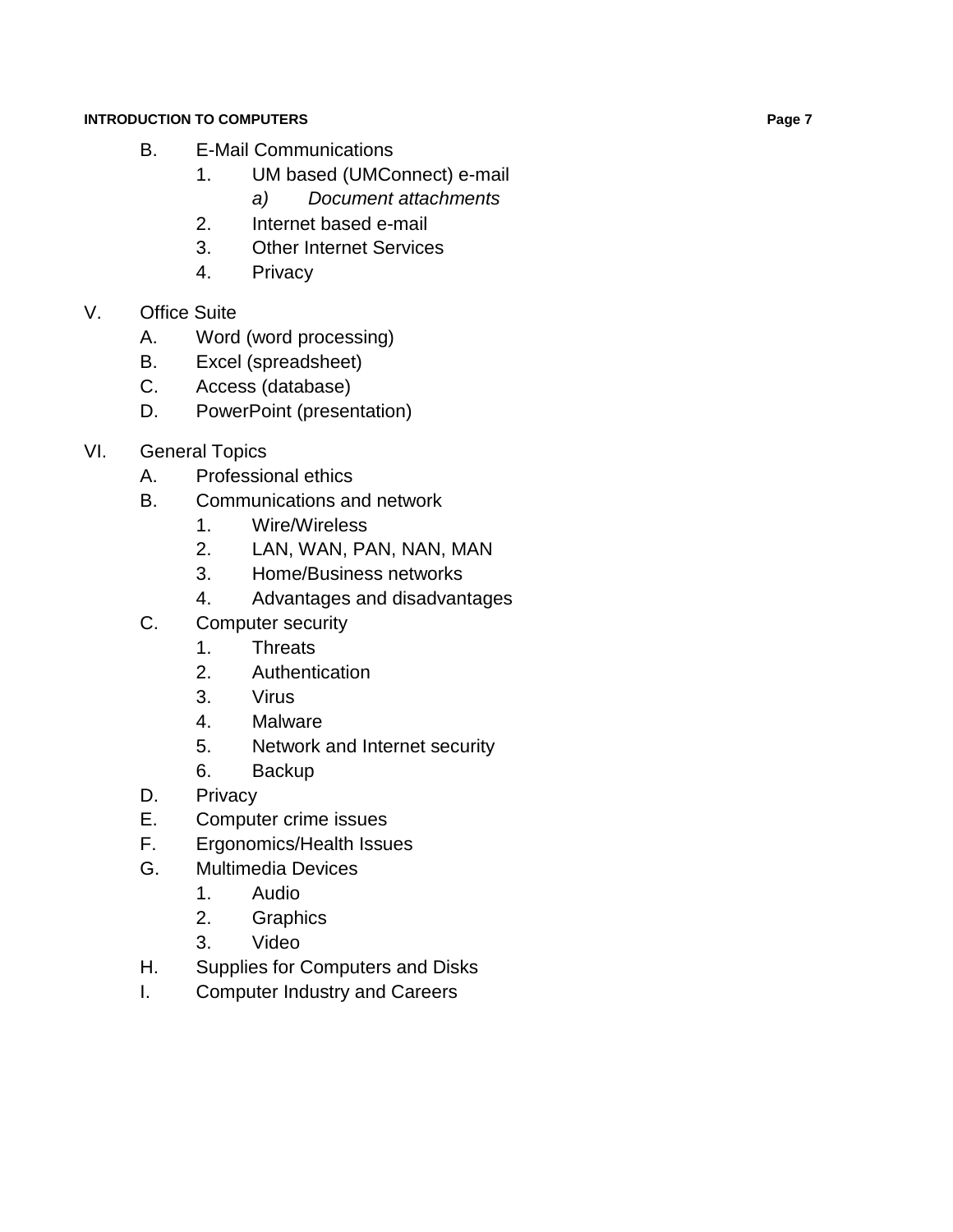## **CAPP120 Introduction to Computers**

**15 Week Semester Schedule**

#### **Review Syllabus. Purchase two required textbooks as instructed in course syllabi, MS Office 365 Edition aka; Office 2013, software as instructed in syllabi, and USB drive for saving files and learning file management.**

**Download Student Data Files** that correspond to Microsoft Office 2013, Illustrated Fundamentals Series (2011\4) by Course Technologies, Cengage Learning, ISBN#978-1-285- 41829-2. See download instructions, back cover page, cengagebrain.com - "Access Student Data Files and other", or [www.cengage.com/ct/studentdownload.](http://www.cengage.com/ct/studentdownload)

#### **Week 1 Objectives:** January 26<sup>th</sup> – February 1<sup>st</sup>.

- Computer Fundamentals (Understanding basic definitions, digital technology, how computers work—the Information Processing Cycle-Input/Processing/Output/Storage, and Communication) and memory
- Types of Computers (categories for individuals and organizations)
- Software introduction
- The Internet and World Wide Web introduction
- E-mail and communication basics
- Introduction to computer email ethics and privacy
- Protecting your privacy, data and devices
- Using Windows and the Desktop (Using the mouse, starting programs, moving and resizing windows, using menus, keyboard shortcuts, and toolbars, using command buttons, menus and dialog boxes, using scroll bars, Windows Help, and closing programs and properly shutting down Windows)

Reading: **Concepts:** Unit A; Computer and Internet Basics, pages 1-20

**MS Office 2013:** Computer Concepts; Understanding Essential Computer Concepts, pages **Concepts** 1-26.

**(Optional Reading) MS Office 2013:** Unit A; Getting Started with Windows 8, pages **Windows** 33-52. Lite reading for those students who are using a Personal Computer with Windows 8 operating system installed.

#### **Week 2 Objectives:** February  $2^{nd} - 8^{th}$ .

- Examine input
	- o Input Devices: giving commands (keyboards and keyboard usage, mouse, and selection and use of other pointing devices and alternative input devices)
- output devices
	- o Output Devices: display (monitor types, graphics card and characteristics), and printers (printer types, characteristics, and selection and use of printers)
- Storage technologies and comparison of storage technologies
	- o Data Storage: (distinguish between memory and storage, fixed or portable and magnetic or optical media storage selection and characteristics for hard disk drives, storage capacity, USB flash drives, CD and DVD technologies, solid state, and storage horizons)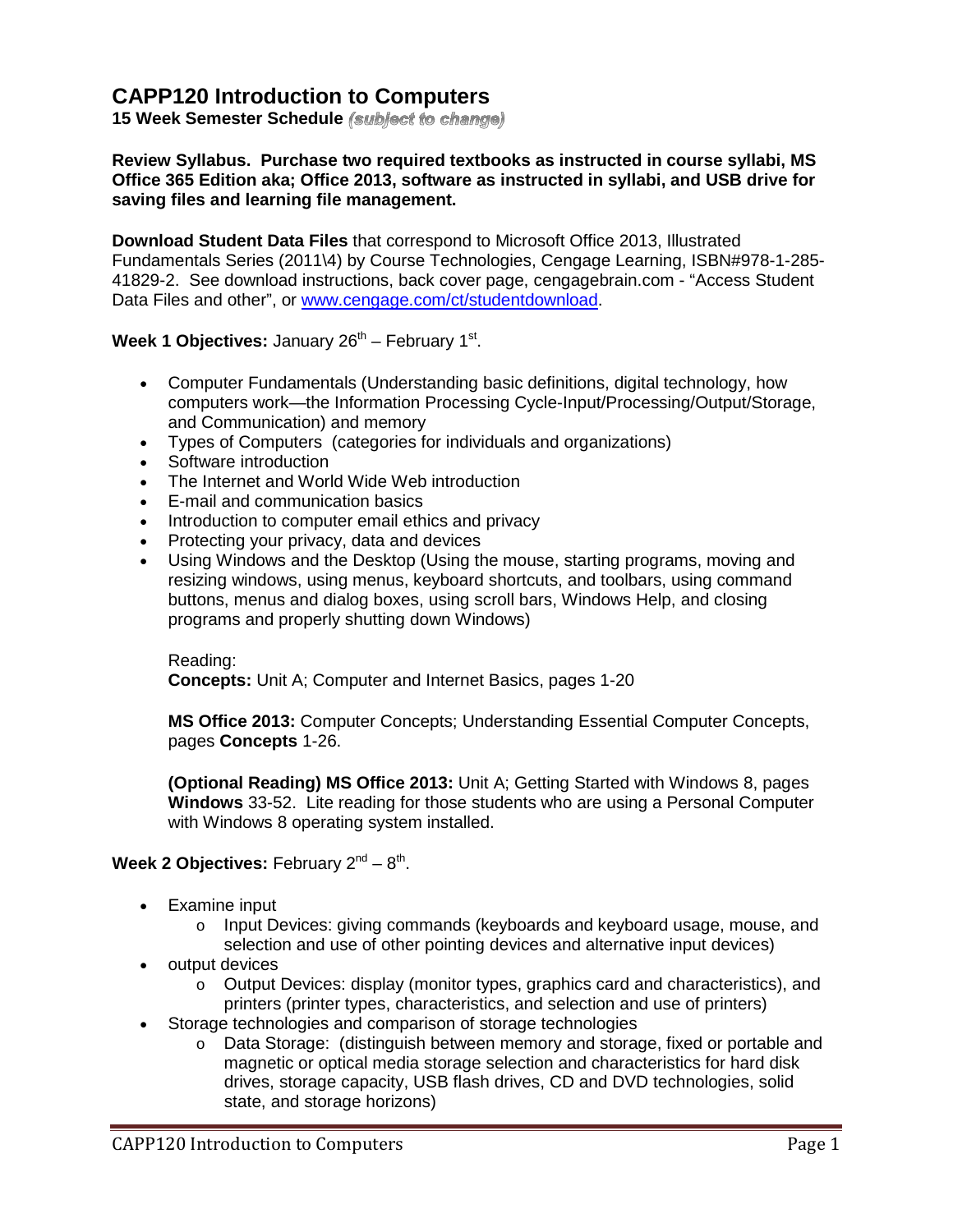- Describe the various physical connectors on the exterior of the system unit and explain their use
- Adding devices to expand your computer
- Understand file creation cycle: creating new document, editing document, switching between and using data from multiple programs, saving a file to various media devices
- Understand folders and files, define file management and perform management functions such as formatting a disk, creating a folder, or copying or moving a file to another storage location or renaming an existing file and delete a file
- Use "My Computer" and "Windows Explorer" to perform file management functions and searches
- Ethics: recycling computer

Reading: **Concepts:** Unit B; Computer Hardware, pages 27-46

**Concepts:** Unit C; Computer Software, pages 53-74

#### **Week 3 Objectives - File Management:** February 9<sup>th</sup> – 15<sup>th</sup>.

- Exploring computer files and folders (file locations)
	- o Create a file, save a file, open a file
	- o Types of files
	- $\circ$  File path
	- o Root directory
- Purpose of file/folder/subfolder management, organization and properties
- Understanding and using Windows Explorer as file management program
- Define and create files and folders using multiple media devices (drives)
- Demonstrate understanding of path (hierarchy of file location) by locating, copying, moving, renaming or deleting file(s) and folders
- File naming conventions and file extensions
- Changing Windows Explorer views
- Describe digital data representation
- Exploring chips, processors, and computer memory (RAM, ROM, virtual, and cache memory)
- Ethics: computer risk and repetitive stress injury Recognize ethical dilemmas facing business professionals using computers
- Understand terms associated with ethics and computing Define intellectual property
- Define and identify plagiarism
- Define and apply fair use doctrine
- Understand and be able to apply data protection guidelines to a business or educational environment
- Demonstrate the ability to properly cite textbook and Internet references used in researching a topic and recognize acceptable uses of paraphrasing

Reading:

**MS Office 2013:** Unit B; Windows 8 - Understanding File Management, pages Windows 57-76

**Concepts:** Unit D; File Management and Digital Electronics, pages 81-106

Professional Ethics (**Computer Concepts;** pages 230-233)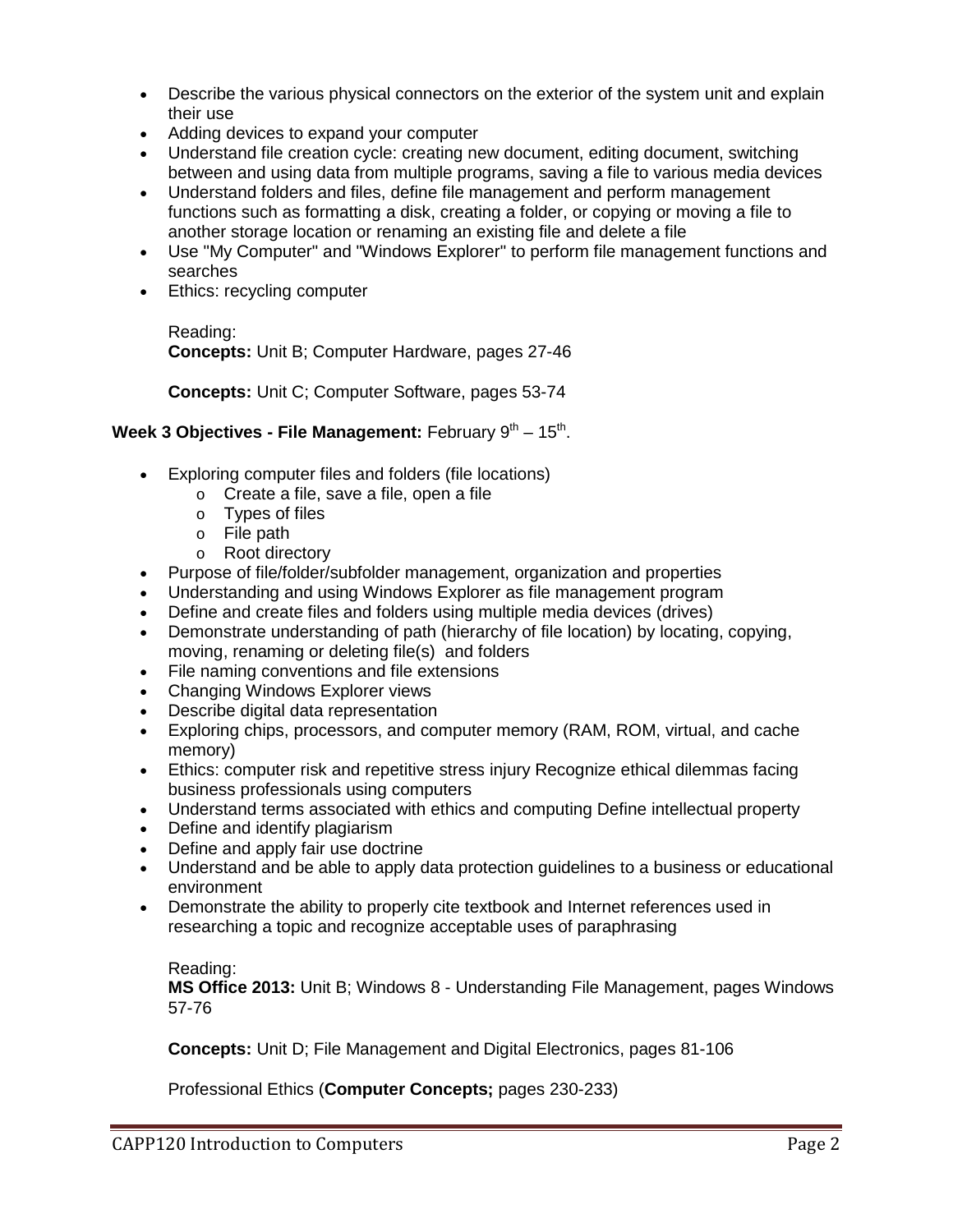#### **Week 4 Objectives:** February 16<sup>th</sup> – 22<sup>nd</sup>, **(President's Day, Feb 16<sup>th</sup> – No Classes).**

- Operating system software and utility software
- Explain why a computer needs an operating system
- List the basic functions of the operating system
	- o Launch programs
	- o Manage files
	- o Manages resources such as memory, processor resources, input and output, and loading programs
	- o Get help
	- o Customize and establish the user interface (GUI/graphical user interface)
	- o Configure equipment
- Explain what happens when you turn on a computer
- Discuss the strengths and weaknesses of popular operating systems (OS) Windows, Mac, Linux (GPL), tablet and smartphone platforms
- General-Purpose Applications (distinguish between and make selections of personal productivity software, multimedia and graphics software, Internet programs, business, home, and educational programs)
- Local application, Web application (web app or cloudware), portable application, and mobile application
- Discuss the advantages and disadvantages of standalone programs, integrated programs and productivity software suites
- Understand utility software (diagnostic and maintenance tools, setup wizards, communication programs, security software, device drivers, gadgets)
- Understand system requirements and software versions when selecting or upgrading applications
- Understand how commercial software, shareware, freeware, and public domain software differ in terms of licensing agreements, copyright, and registration
- Differentiate between open source software and proprietary software
- Understand and be able to install/uninstall, launch, select options in and exit applications
- Understand Microsoft Office 2013 Pro and programs
- Ethics: software piracy
- Understand and use elements in a typical Office application window
- Starting programs, using ribbon and zoom controls, quick access toolbar, saving, printing, getting help, closing Office application window
- Creating a document from an existing file and editing by typing text, coping and pasting text, moving text, using find and replace feature for editing text, format text and mini toolbar, check spelling and grammar, and previewing/printing document

Reading: **MS Office 2013:** Unit C; Office 2013 - Getting Started with Microsoft Office 2013, pages Office 81-98

**MS Office 2013:** Unit D; Word 2013 - Creating a Document, pages Word 101-118

#### **Week 5 Objectives:** February 23<sup>rd</sup> – March 1<sup>st</sup>.

- Apply font type, size, color, effect and styles
- Adjust paragraph alignment and spacing
- Adjust margin settings
- Set and apply tabs
- Set indents (first line, right, left, hanging) and learn ruler marker symbol for use of each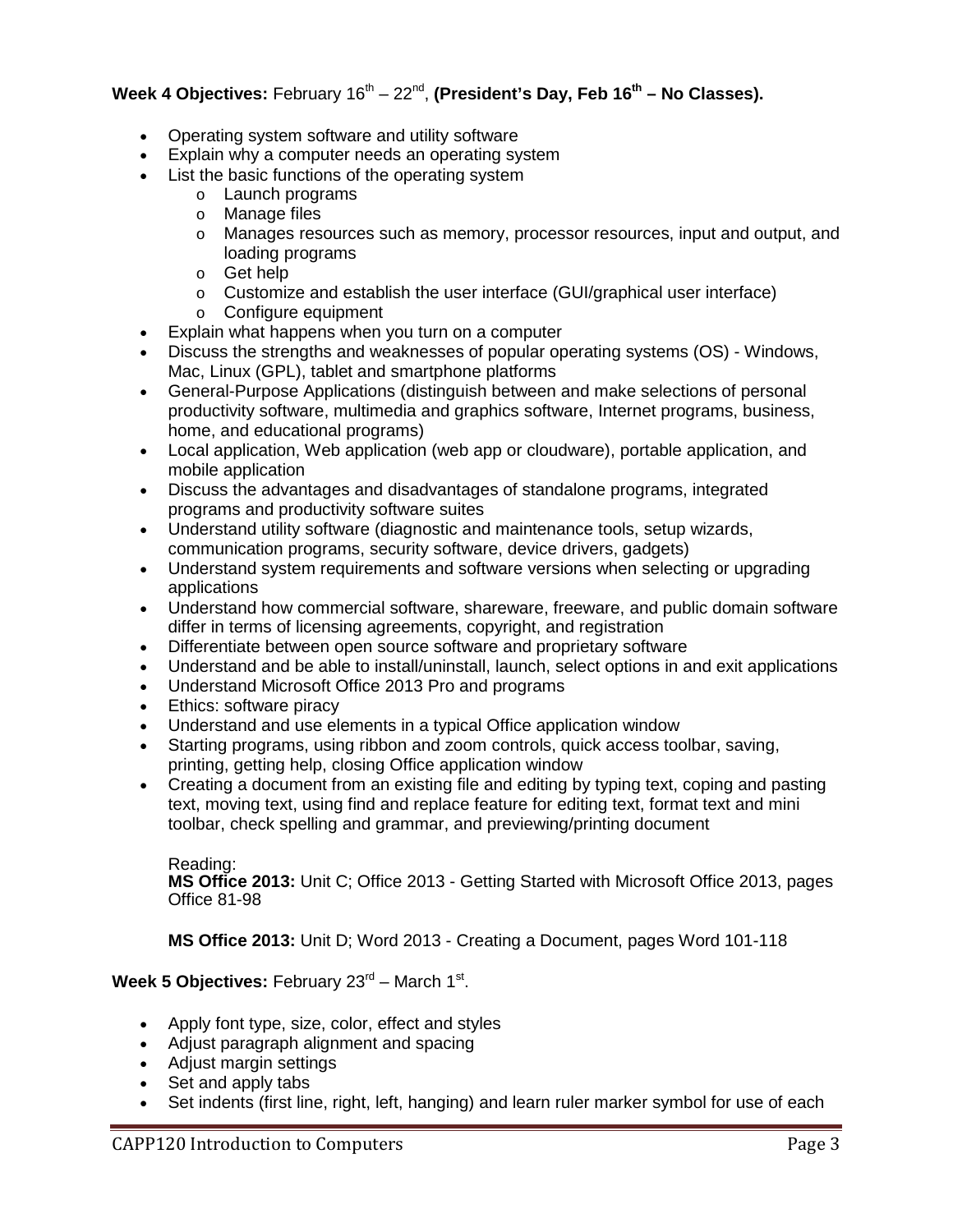- Add bulleted and numbered lists
- Apply quick styles
- Create and format a table
- Insert and delete table columns and rows
- Add Clip Art
- Insert a footnote and citations
- Insert a header or footer
- Add borders and shading
- Understand, create and format business letters and memorandums, and research papers: understand usage of and difference between
- Apply correct format to business communications: business letters and memorandums

Reading: **MS Office 2013:** Unit E; Word 2013 - Enhancing a Document, pages Word 128-144

**MS Office 2013:** Unit F; Word 2013 - Adding Special Elements to a Document, pages Word 151-170

#### **Week 6 Objectives:** March  $2^{nd} - 8^{th}$ .

- Computer ethics, ethical principles and decision making
- Codes of conduct regarding computer use at home or in organizations
- Understand and apply netiquette online
- Computer use violations such as plagiarism and software piracy
- Understanding software and copyright
- Understand use and creation of a presentation graphics program
- Create a presentation using design theme or blank slide
- Enter and format text
- Adding SmartArt and text boxes
- Adding a header and footer
- Customize a slideshow (color schemes)Previewing a presentation and printing handouts
- Adding a shape to a presentation
- Adding Clip Art and pictures
- Adding sound and video
- Setting timing and slide transitions
- Animating slide objects
- Create speaker notes
- Create an attractive and **PROOFREAD** presentation using PowerPoint including; applying a slide design, inserting and formatting text, selecting appropriate slide layout, inserting graphic elements, applying a slide transition and animation

Reading: **MS Office 2013**: Unit M-PowerPoint 2013, Creating a Presentation, pages PowerPoint 327-344

**MS Office 2013**: Unit N-PowerPoint 2013, Polishing & Running a Presentation, pages PowerPoint 351-368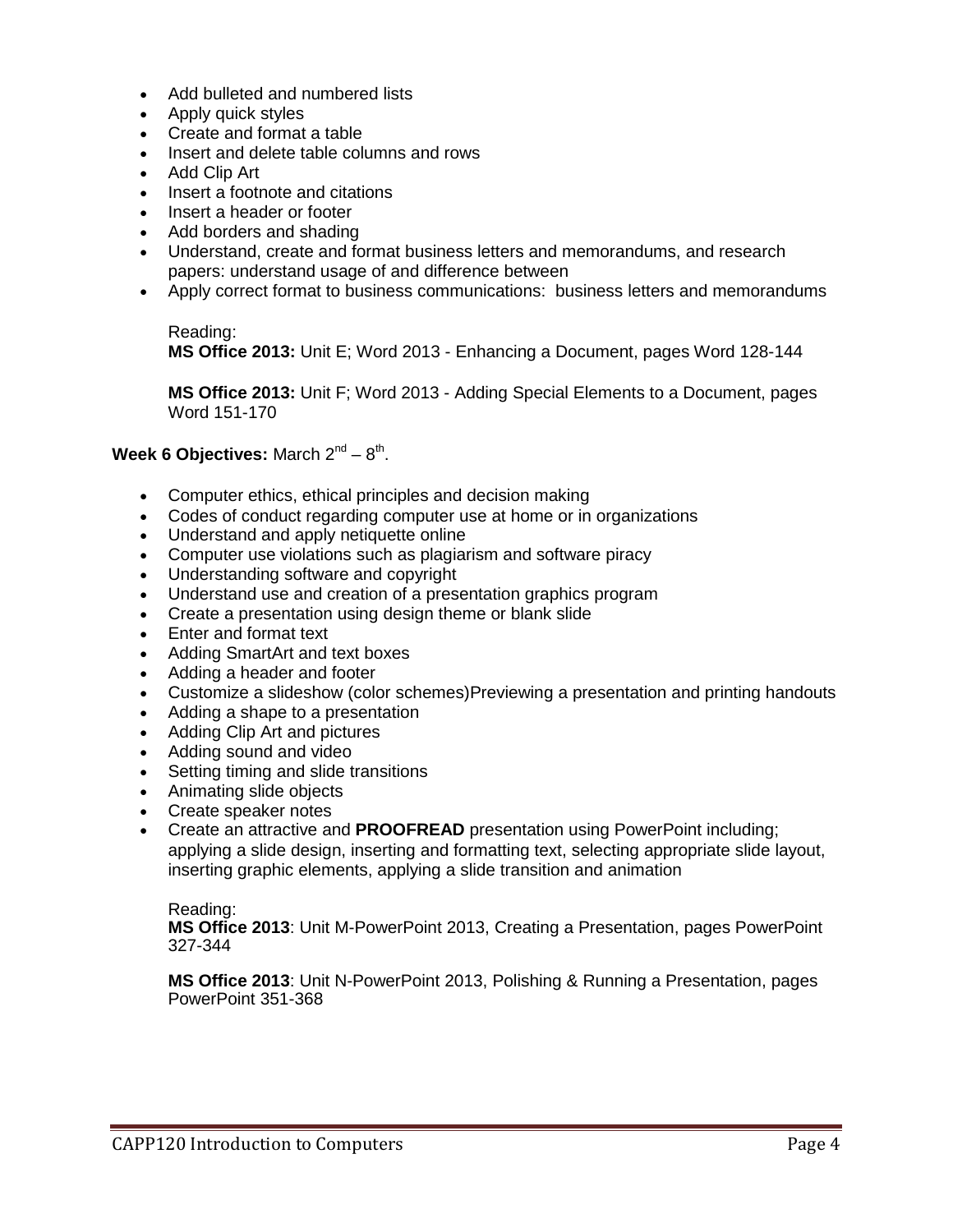#### **Week 7 Objectives:** March  $9^{th} - 15^{th}$ .

- Understand basic web terminology and how the Internet works
- Understand and define a Web browser, a Web site, a Web page and use hypertext links
- Identify the parts of a URL (web address or path) and how to access Web pages
- Use Web browser, search engines and subject guides to locate information on the Internet efficiently
- Use search operators to improve Web search results
- Examine other Web and Internet services
- Evaluate the reliability of information on a Web page
- Define and provide example of e-Commerce
- Identify advantages and disadvantages of e-Commerce
	- o Securing e-commerce transactions
	- o Avoiding fraud on the web
	- o Cookies
- Enhancing Web technologies (scripts and applets)
- Citing Web-based source material
- Ethics: Regulating the Web

Reading: **Concepts** Unit G: The Web and E-Commerce, pages 165-184

**Week 8 – Midterm Exams:** Week of March 16<sup>th</sup> – 22<sup>nd</sup>.

#### **Week 9 Objectives:** March 23<sup>rd</sup> – 29<sup>th</sup>.

- Threats to your computer (hardware, software, data security)
- Authentication protocols
- Virus and malware
- Protecting your computer system from threats
- Examine network and Internet access security
- Exploring Web and e-mail security
- Examine backup procedures
- Ethics: Computer crime issues
- Identify purpose and use of spreadsheet application (Excel)
- Understand basic spreadsheet/workbook terms
- Navigate a workbook
- Enter numbers (values) and labels
- Change column width and row height
- Use formulas and AutoSum function
- Edit a worksheet
- Change alignment and number format
- Change fonts and add borders, headers and footers, themes
- Save a worksheet as a Web page
- Preview and print a worksheet

Reading: **Concepts:** Unit E; Data Security, pages 113-132

**MS Office 2013:** Unit G; Excel 2013 - Creating a Worksheet, pages Excel 179-196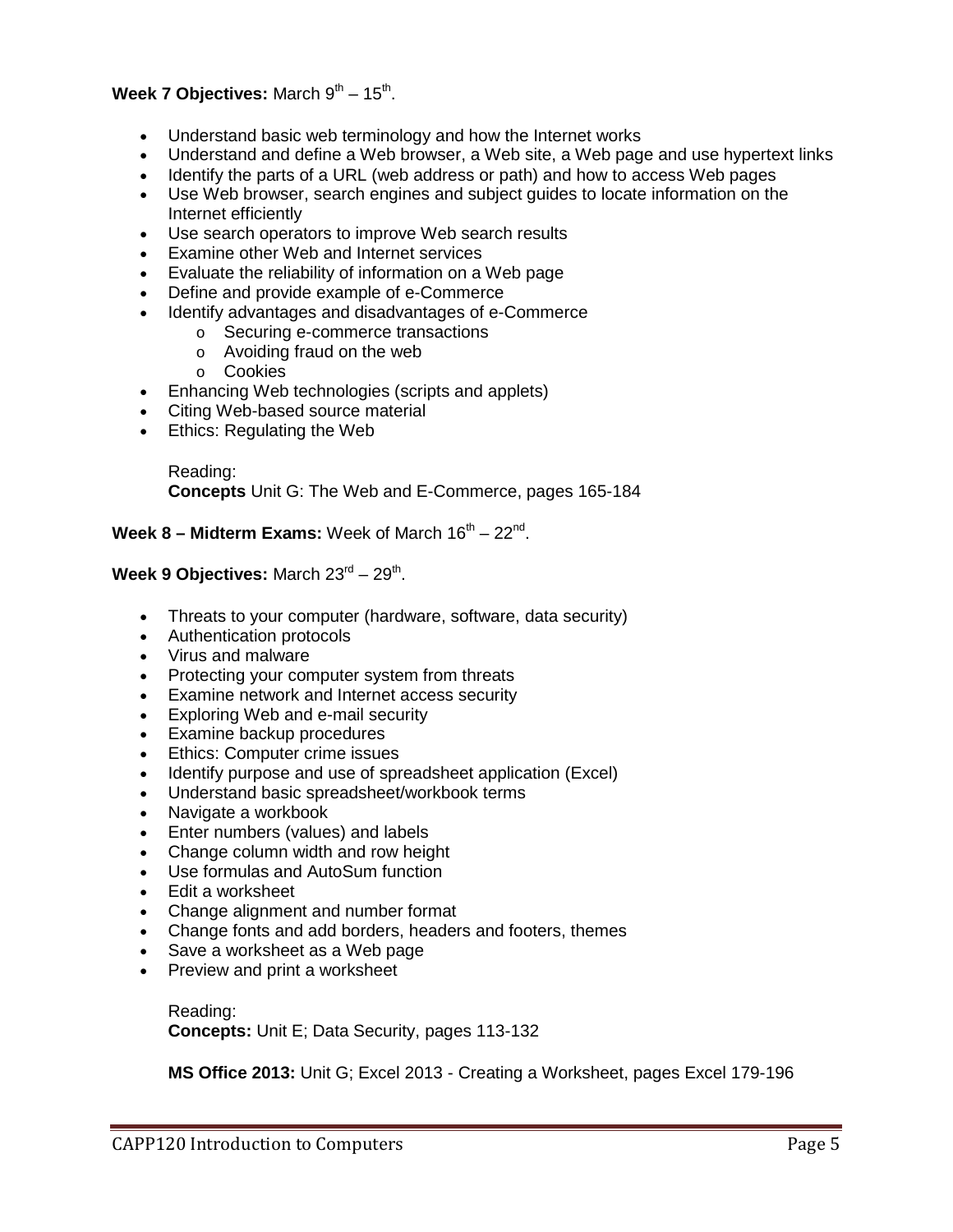#### **Week 10:** March 30th – April 3rd, **Spring Break – No Classes**

#### **Week 11 Objectives:** April  $6^{th} - 12^{th}$ .

- Understand, plan and create a chart
- Create complex formulas
- Using absolute cell reference (vs. relative cell reference)
- Understand functions
- Use date and time functions
- Use statistical functions
- Use financial functions
- Apply conditional formatting
- Sort rows in a table
- Filter table data
- Understanding and planning a chart
- Create, edit/modify and enhance chart type, size, chart objects, titles, font
- Applying/modifying chart layouts and styles and creating Sparklines
- Print chart with headers and footers

#### Reading:

**MS Office 2013:** Unit H; Excel 2013 - Using Complex Formulas, Functions, and Tables, pages Excel 205-222

**MS Office 2013:** Unit I; Excel 2013 - Working with Charts, pages Excel 229-246

#### **Week 12 Objectives:** April 13<sup>th</sup> – 19<sup>th</sup>.

- Define a network
- Discuss the advantages and disadvantages of networks
- Classifying networks
- Network hardware
- Comparing wire and wireless technology
- Setting up, sharing and using network resources
- Connecting to the Internet (wire/wireless)
- IP addresses and domain names
- Ethics: Pirating Wi-Fi (WLANs)
- Understand and evaluate computer hardware components when purchasing a computer system
- Evaluate the purchase of computer platform and computer portability
- Understand and select computer components to upgrade your computer system
- Identify steps to maintain and safeguard your computer

#### Reading:

**Concepts:** Unit F; Networks and Connecting to the Internet, pages 139-158

#### **Week 13 & 14 Objectives:** April  $20^{th}$  – May  $3^{rd}$ .

- Understand various multimedia devices and their purpose
	- o Digital audio
	- o Synthesized sound and speech recognition
	- o Graphics
		- **•** bitmap or raster